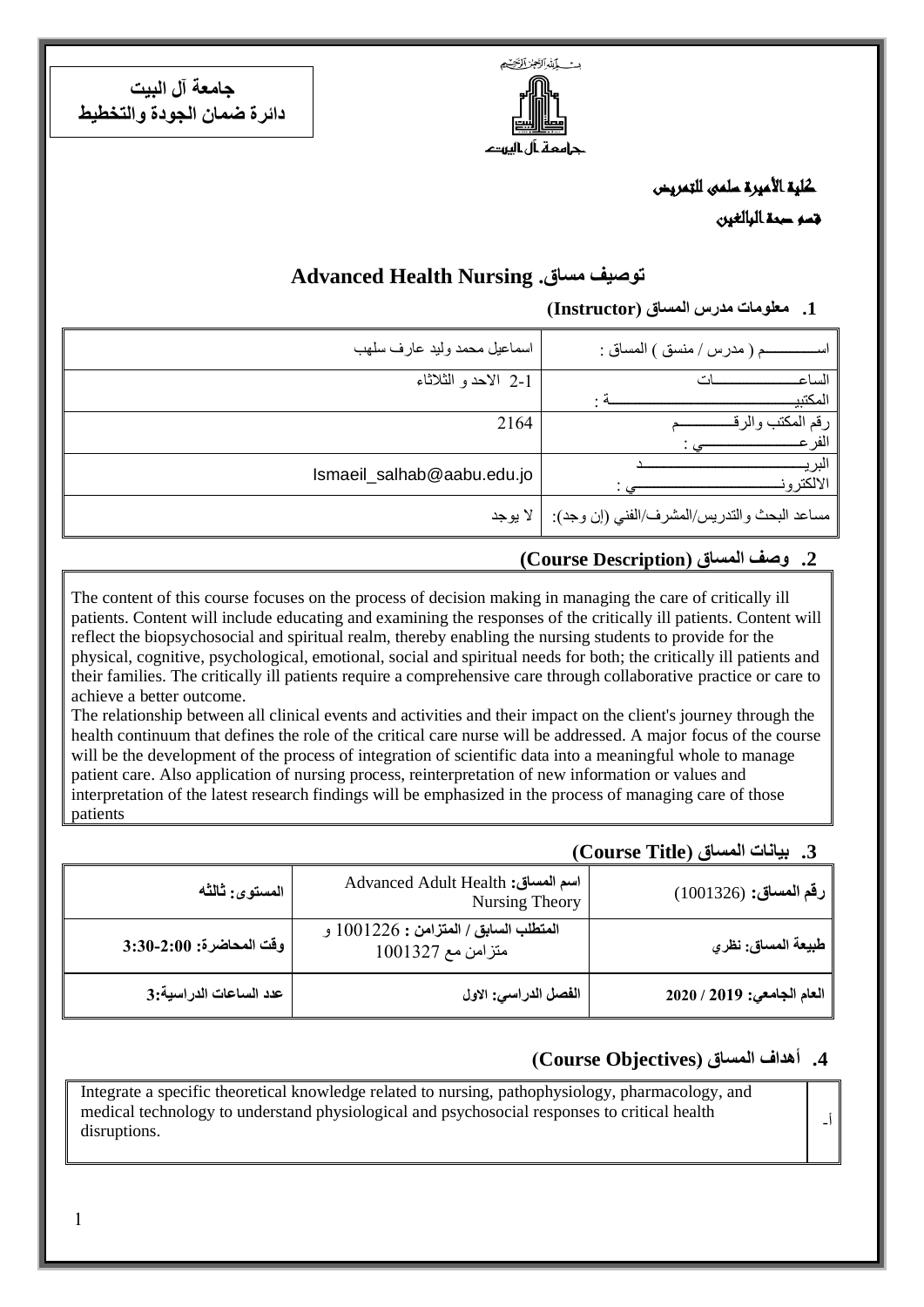| Develop a system to evaluate health status, identify responses to critical health disruptions, and define<br>learning needs of critically ill patients and their families | ا ب             |
|---------------------------------------------------------------------------------------------------------------------------------------------------------------------------|-----------------|
| Integrate knowledge from nursing and other disciplines to formulate nursing intervention strategies for<br>patients experiencing critical health disruptions              | $-\overline{c}$ |
| Analyze research results and it's implication in the area of critical care that relate to current practice.                                                               |                 |
| Evaluate the value of collaboration in the care of the critical ill, and those with system specific disorders.                                                            | $-5$            |
| Reflect on legal and ethical issues related to critical nursing                                                                                                           |                 |

#### **(Intended Student Learning Outcomes) التعلم مخرجات .5 )المعرفة والمهارات والكفايات(**

يفترض بالطالب بعد دراسته لهذا المساق أن يكون قادرا على:

- 1. Demonstrate ability to integrate specialized knowledge related to nursing, pathophysiology, pharmacology, and medical technology to understand physiological and psychosocial responses to critical illness
- 2. Demonstrate ability to , identify responses to critical health disruptions, and define learning needs of critically ill patients and their families
- 3. Demonstrate ability to incorporate scientific knowledge from nursing and other disciplines to formulate nursing intervention for patients experiencing critical illness
- 4. Demonstrate ability to Analyze research results and it's implication in the area of critical care that relate to current practice
- 5. Demonstrate ability to discuss legal and ethical issues related to critical nursing

|                                                                                 | الاسبوع |
|---------------------------------------------------------------------------------|---------|
| Orientation to the course, Cardiovascular system (CVS):                         | الأول   |
| - History and physical exam                                                     |         |
| - Anatomy and physiology, CVS Laboratory and Diagnostic Tests:                  | الثاني  |
| - Central venous pressure monitoring                                            | الثالث  |
| - Pulmonary artery pressure monitoring                                          |         |
| Hemodynamic Monitoring:                                                         |         |
| -ECG                                                                            | الرابع  |
| ECG and Acute Myocardial infarction (AMI), Cardiac Surgery                      | الخامس  |
| الامتحان الأول                                                                  |         |
| Respiratory System, Assessment and Diagnostic Tests                             | السادس  |
| Acute Respiratory Failure (ARF) & Acute Respiratory Distress Syndrome<br>(ARDS) | السابع  |
|                                                                                 | الثامن  |

# **.6 محتوى المساق )Content Course)**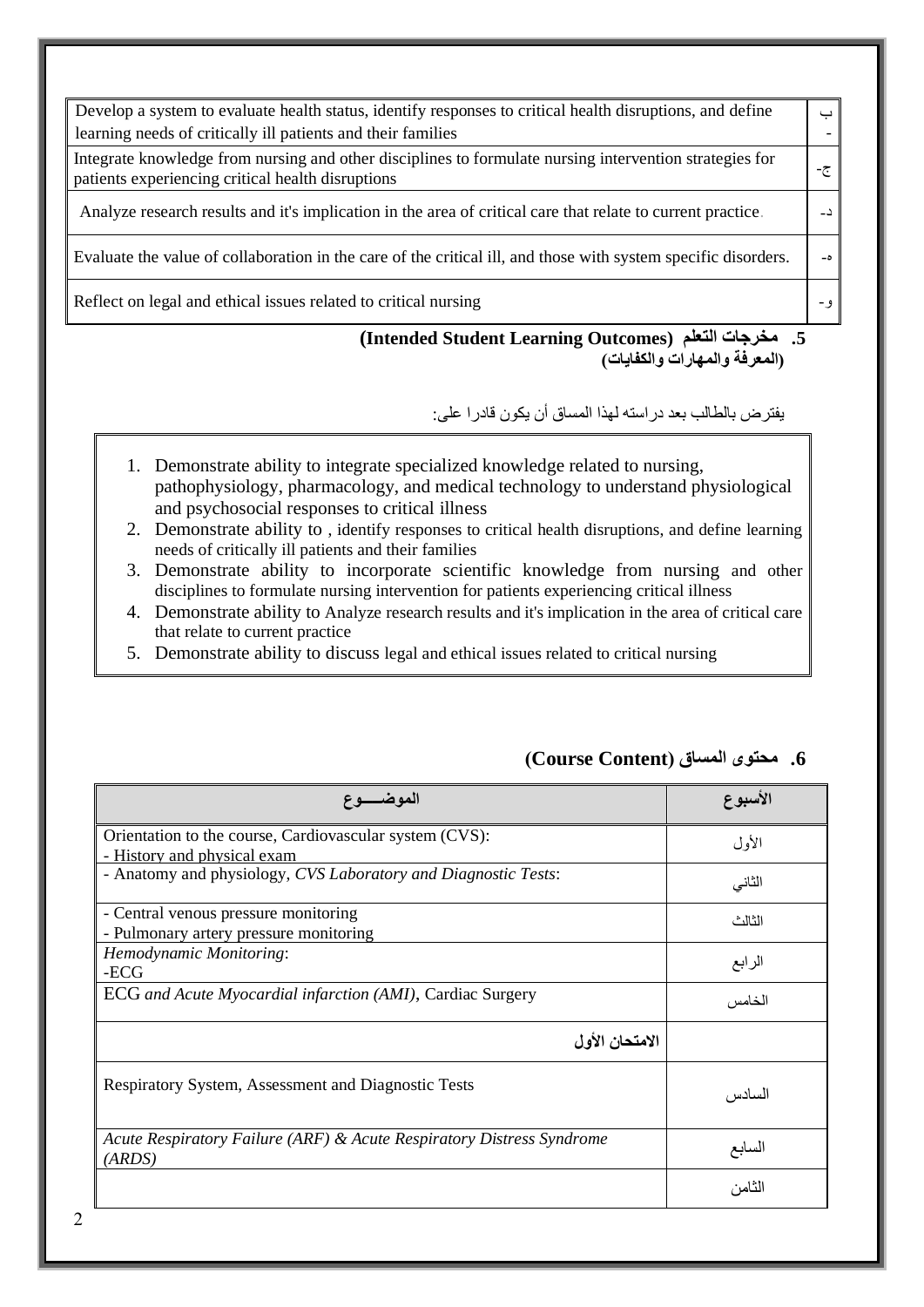| Mechanical ventilator and O2 therapy                                   | التاسع          |
|------------------------------------------------------------------------|-----------------|
| Mechanical ventilator and O2 therapy                                   | العاشر          |
|                                                                        | الامتحان الثاني |
| , Nervous system<br>Assessment of Clients with Neurological Conditions | الحادي عشر      |
| Acute Head Injury                                                      | الثاني عشر      |
| <b>Stroke</b>                                                          | الثالث عشر      |

**االمتحان النهائي**

#### **.7 استراتيجيات التعليم والتعلم وطرق التقويم )Teaching and learning Strategies and Evaluation Methods(**

| نوع<br>التقويم/القياس<br>(امتحان/عروض<br>صفية/مناقشة/واجبات | أنشطة التعلم                                                   | استراتيجيات<br>التدريس                | مخرجات التعلم                                                                                                                                                                                                                       | ت               |
|-------------------------------------------------------------|----------------------------------------------------------------|---------------------------------------|-------------------------------------------------------------------------------------------------------------------------------------------------------------------------------------------------------------------------------------|-----------------|
| Exams,<br>assignments                                       | group discussion,<br>handouts.<br>and<br>assigned<br>readings. | Lectures, Power<br>point presentation | Demonstrate ability to<br>integrate specialized<br>knowledge related to<br>nursing, pathophysiology,<br>pharmacology, and medical<br>technology to understand<br>physiological and<br>psychosocial responses to<br>critical illness | 1               |
| Exams,<br>assignments                                       | group discussion,<br>handouts,<br>and<br>assigned<br>readings. | Lectures, Power<br>point presentation | Demonstrate ability to,<br>identify responses to critical<br>health disruptions, and define<br>learning needs of critically ill<br>patients and their families                                                                      | $\overline{2}$  |
| Exams,<br>assignments                                       | group discussion,<br>handouts,<br>and<br>assigned<br>readings. | Lectures, Power<br>point presentation | Demonstrate ability to<br>incorporate scientific<br>knowledge from nursing<br>and other disciplines to<br>formulate nursing intervention<br>for patients experiencing<br>critical illness                                           | $\mathfrak{Z}$  |
| Exams,<br>assignments                                       | group discussion,<br>handouts,<br>and<br>assigned<br>readings. | Lectures, Power<br>point presentation | Demonstrate ability to Analyze research<br>results and it's implication in the area of<br>critical care that relate to current practice                                                                                             | $\overline{4}$  |
| Exams,<br>assignments                                       | group discussion,<br>handouts,<br>and                          | Lectures, Power<br>point presentation | Demonstrate ability to<br>discuss legal and ethical                                                                                                                                                                                 | $5\overline{)}$ |